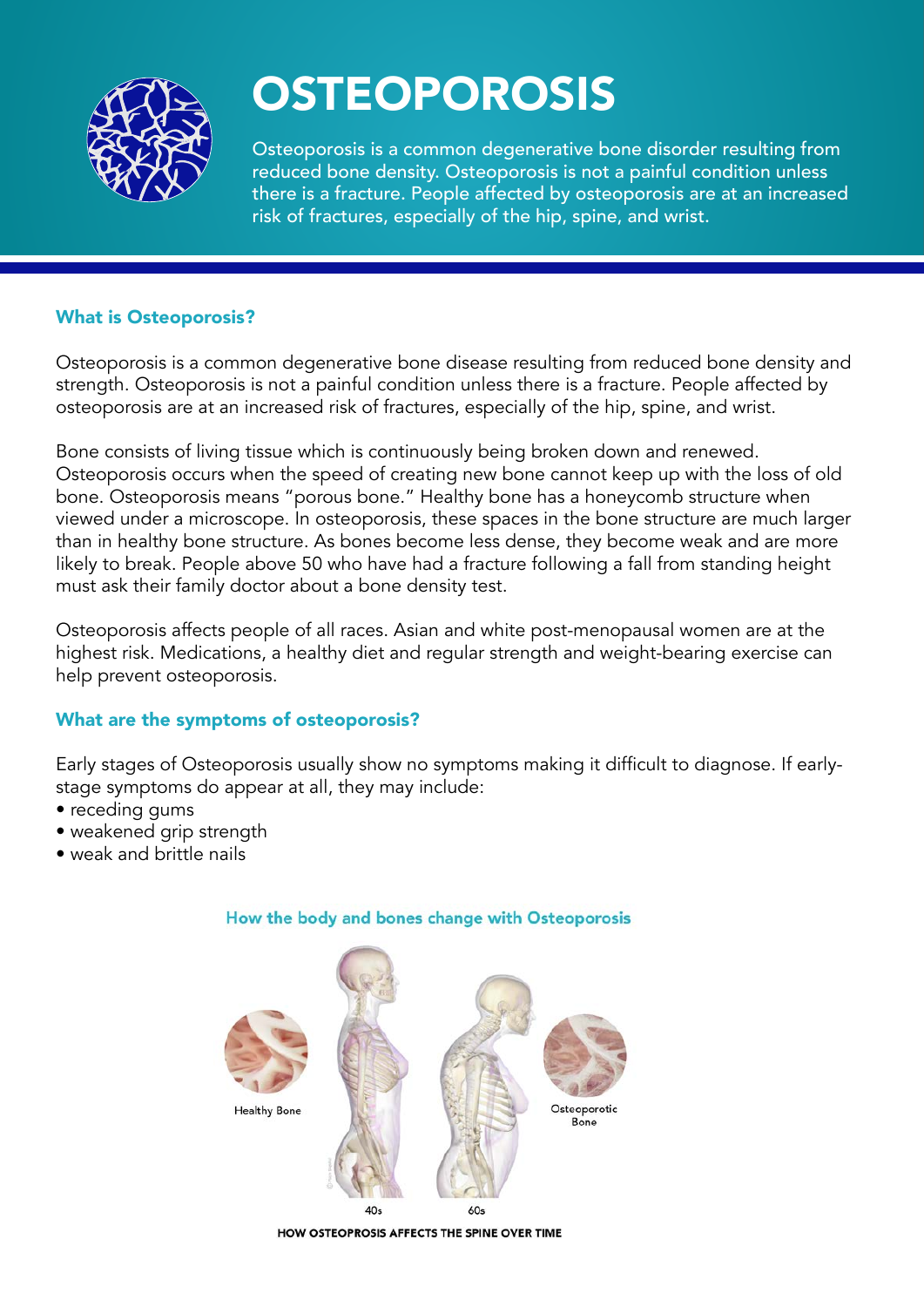#### What happens when osteoporosis is severe?

Once bones lose density and are weakened by the disease, signs and symptoms include:

- Back pain, caused by a fractured vertebra, resulting in a hunched posture
- Reduction of height over time
- Bones that are more fragile than normal

Human bone tissue is constantly renewing itself, rapidly during youth but slowing down after the 20's peaking at the age of 30. After 30, the rate of bone mass reduction is more rapid than bone tissue replacement, reducing further as we age.

With progressing age, osteoporosis can result in compression fractures in the spine stooped posture and height loss, and sudden back pain. It is best to improve one's lifestyle to prevent osteoporosis or at least delay its onset.



# **OSTEOPOROSIS**

#### What Are The Risk Factors For Osteoporosis?

An individual's likelihood to develop osteoporosis depends on various factors, including genetics and an individual's bone mass before 30. Bone mass density is inherited somewhat and varies by ethnicity. Higher peak bone mass at 30 lowers the likelihood that one will develop osteoporosis with ageing. Significant risk factors for osteoporosis include the following:

- Gender females are more prone to osteoporosis
- Age Osteoporosis is very frequent in elder people
- Menopause Hormonal changes during menopause leads to rapid loss of bone density in women.
- Ethnicity- being Caucasian or Asian increases likelihood of osteoporosis
- Genetics family history of osteoporosis
- Poor nutrition
- Physical inactivity
- Tobacco and smoking
- Low body weight and small-boned frame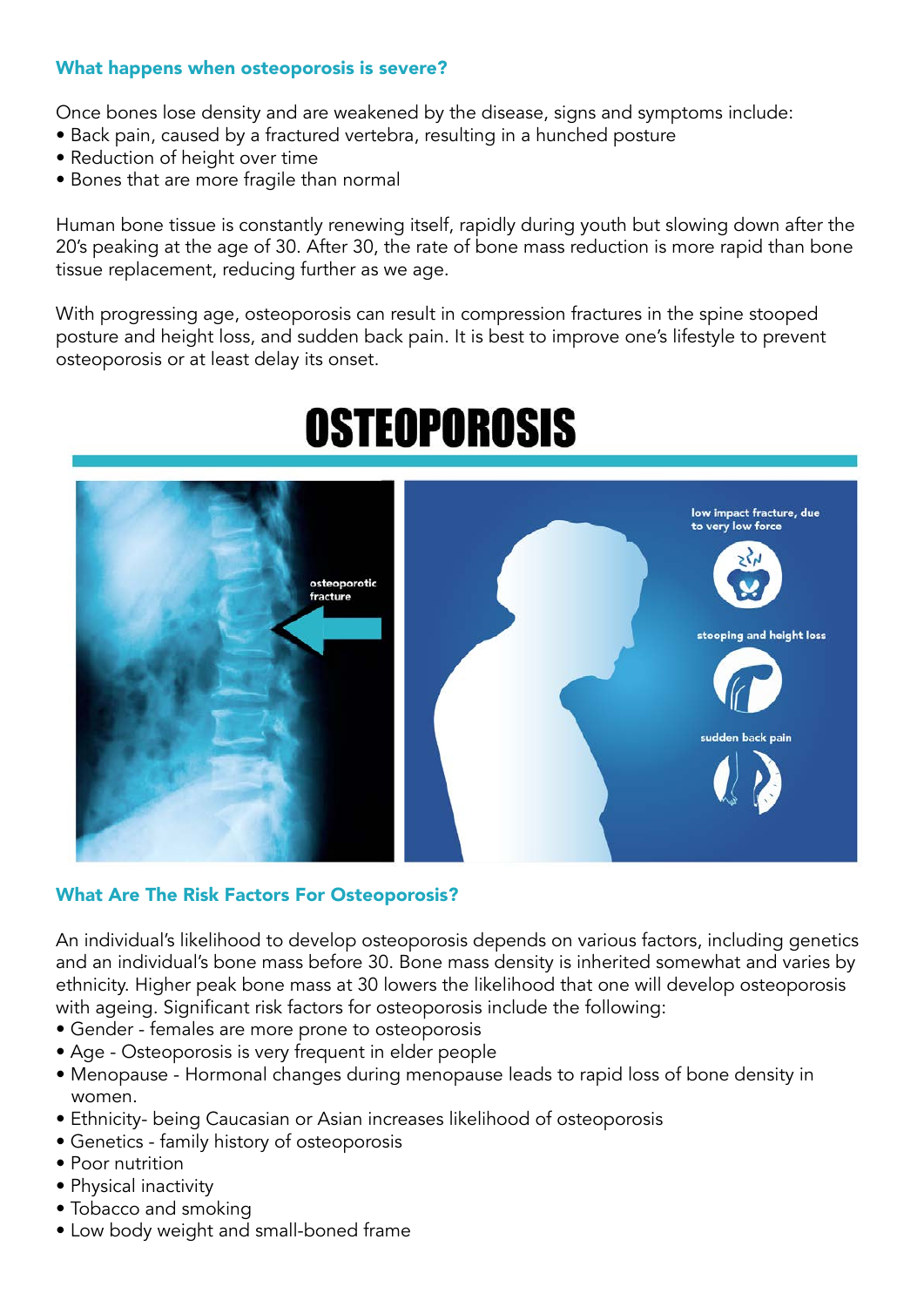Whereas one can control some of the risk factors for osteoporosis, such as lifestyle, there are others such as genetics and gender are impossible to control.

#### How do I prevent Osteoporosis?

Onset of osteoporosis can often be delayed or prevented by following a healthy lifestyle and maintaining a healthy body weight. Lifestyle medicine changes can help turn around poor nutrition, tobacco usage and inactivity. For instance, you can improve your diet and start an exercise program to benefit bone health. If neglected, osteoporosis can become more acute, needing medical intervention to reduce the impact of this painful debilitating disease. A good mix of weight bearing exercises such as skipping, running, weight training (resistance exercises), walking with weighted jackets and wrist bands plus improving balance and coordination by Tai-chi can prevent falls and lower risks of sustaining fractures. Even if you have been diagnosed to have severe osteoporosis, there is a role for changes in lifestyle to strengthen your bones.



#### When might treatment for osteoporosis be required?

In severe cases of osteoporosis, medical intervention becomes necessary. Unfortunately for most, since early onset is symptomless, the first time their spinal osteoporosis is diagnosed is with a vertebral compression fracture. The tell-tale symptom is the stooped posture which occurs due to vertebral collapse resulting in pain.